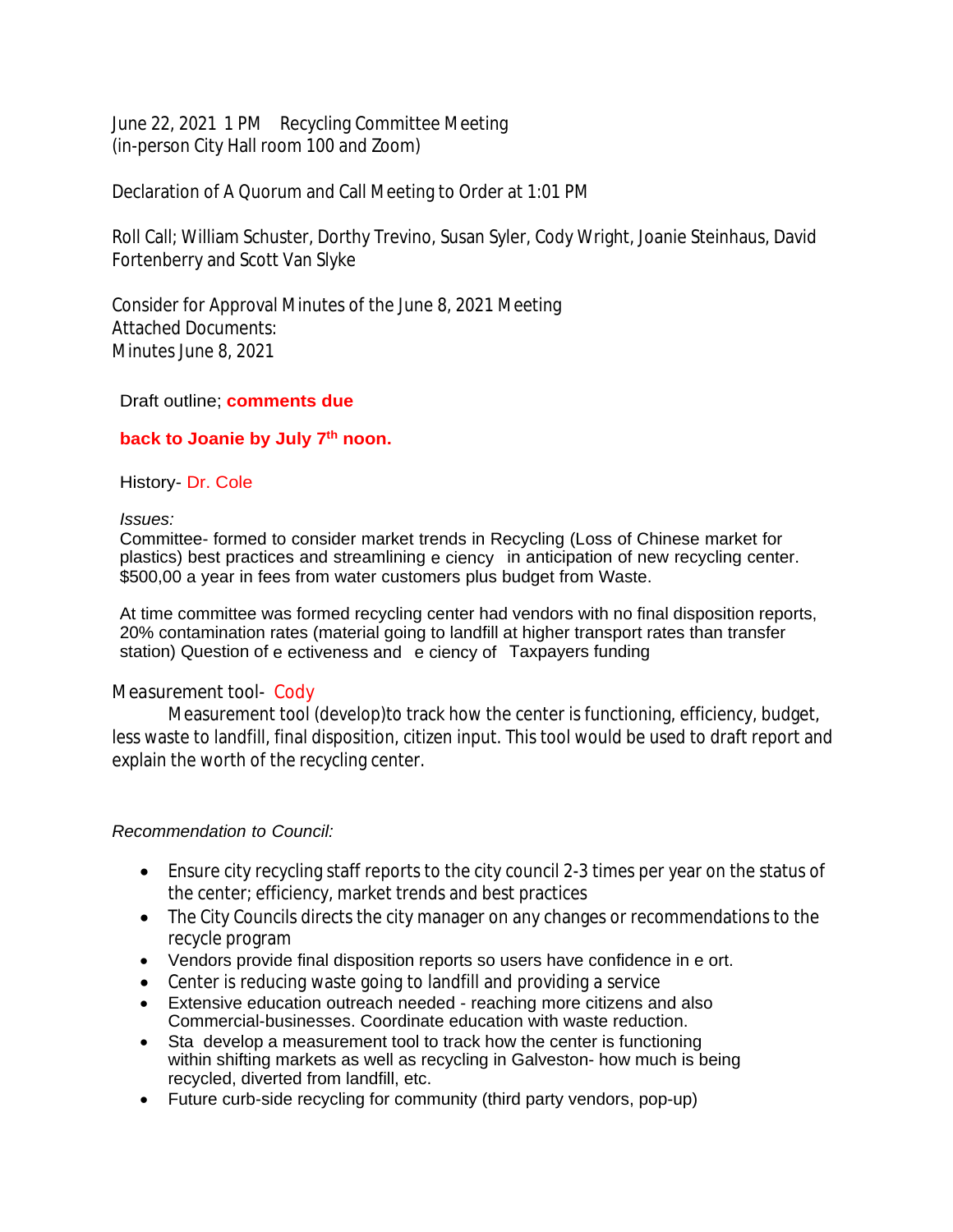- Look at rates for different size trash cans (add sizes and costs)
- Create an email opt-in for residents to receive distribution of email blasts on recycling events and recycling updates (water bills, Next Door, Facebook and other social media sites)
- Overall community commitment working toward a zero-waste community (add papers, references)
- Develop and encourage commercial recycling

The City Council desires to establish an ad hoc committee in order to consider the City' s role in an Island- Wide Recycling Program, to include market trends, best practices, and streamlining and efficiency

- 1. How to effectively create an environment where residents and visitors have citywide access to recycling
	- a. Pop-up events stationed on east and west side of the island
	- b. Ease at the recycle center; signs, organization, beautification of center
	- c. City staff pick up of recycling materials at schools and residents over 65 or disable
	- d. Financial reality of cost of city-wide curb-side pick up
	- e. Additional recycling stations on the beach
	- f. Partner with other organizations on the island that offer additional ways to recycle materials (paint, ???)
	- g. A list of locations where information is available on city website
	- h. Reduction of waste to the transfer center
- 2. How does the City effectively market and advertise its recycling facility?
	- a. Creation of tri-fold to be distributed in water bill, at short term rentals, hotels and other locations on the island
	- b. Videos posted on city website and other city social media sites explaining components of the recycle center
	- c. Email blast to residents,
	- d. Presentations to HOAs, Clubs, Next Door and other venues on the island
	- e. Engage other non-profits with similar missions to promote recycling
	- f. Recycle committee members add their voice to promote recycling
- 3. What can the City do to make the facility more user friendly?
	- a. Ease of recycling at the recycle center; signs, organization
	- b. Beautification of center
	- c. Upgraded efficiency at the center; staff guidance
	- d. Scott and recycle staff working at the center; highlight staff member on a monthly basis
	- e. Community members tour the recycle center
	- f. Outreach to schools and tours of the center for local students
- 4. Understanding the facility will operate 5-6 days a week during daylight hours, are some days and times better

Included in report;